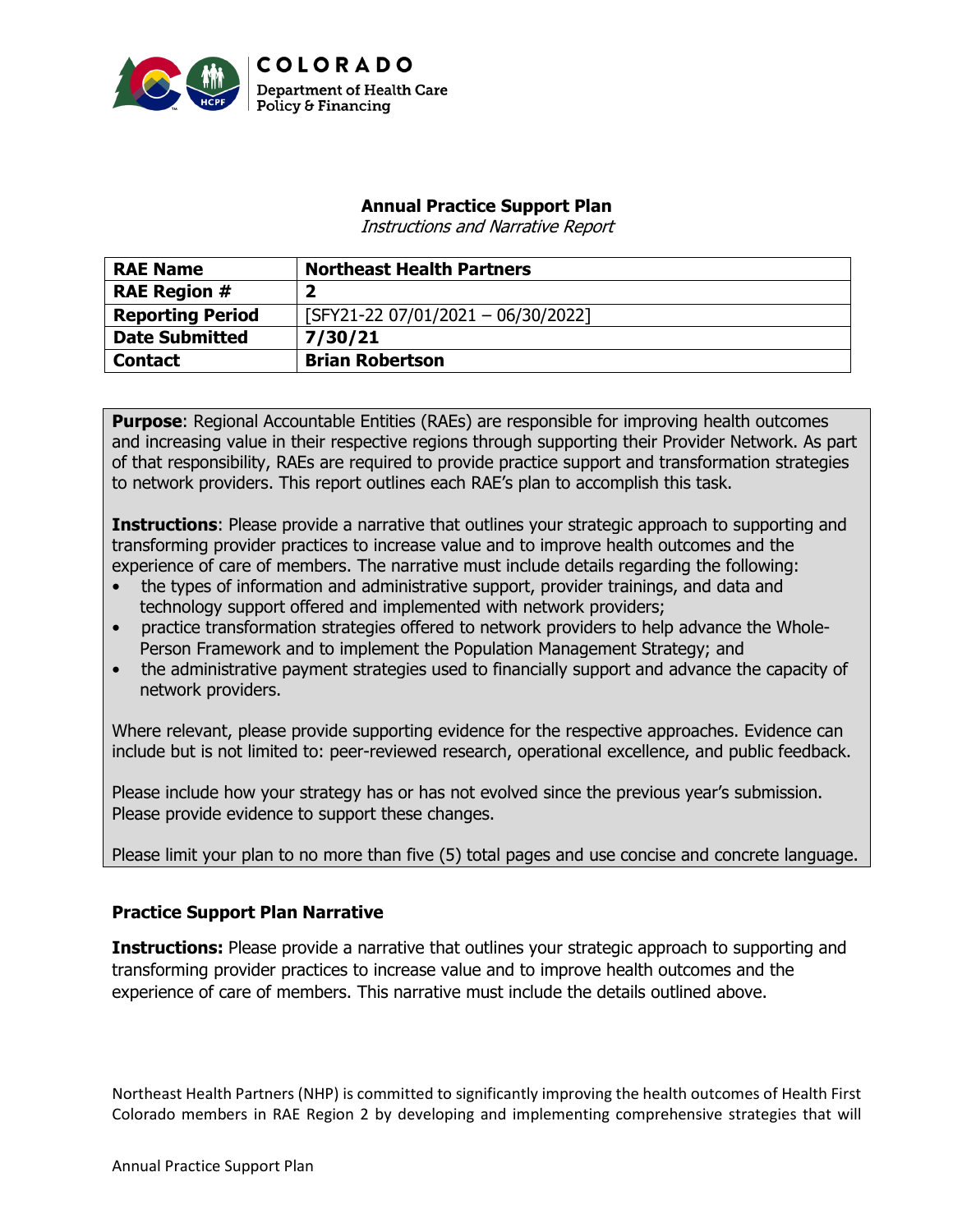

Policy & Financing support provider networks and practices in this region to deliver the highest standards of care to members and promote Centers of Excellence.

NHP has developed a multi-faceted approach to support provider networks and practices with the needed resources and expertise to provide high standards of care and to also improve on care delivery standards. Our practices serve a unique region primarily comprised of rural and frontier communities, but with a section close to the I-25 corridor. This multi-faceted approach is essential to achieving the desired health outcomes for members practices within this unique region of Colorado.

This strategy can be divided into three (3) broad areas namely:

- 1. Practice Transformation
- 2. Provider Relations
- 3. Administrative Payment Strategies

## **1. Practice Transformation**

Practice Transformation refers to a process of change in the organization and the delivery of primary care to advance quality improvement, drive patient-centered care, and promote other characteristics of highperforming primary care.The Northeast Health Partners Practice Transformation Program philosophy is to improve primary care performance through several models including the Quadruple Aim, NCQA PCMH Standards, and the Bodenheimer Building Blocks of High-Performing Primary Care.



### **Provider Engagement and Collaboration**

Provider Quality Managers, more commonly known as Practice Transformation Coaches (or Coaches), engage with practices and tailor support to address the unique needs of those practices based on size, patient population, geography, staffing and resource capabilities, and practice goals to optimize workflows and systems. Transformation Coaches work collaboratively with practices to set performance goals, assess performance against baselines, and provide performance tools to help practices meet those goals. Many practices in Region 2 are small and lack the resources found in larger practices yet they serve such a significant role in the community. As such, the collaboration with Coaches is integral to performance improvement and enhances the value of the Practice Transformation Program. Currently eighty percent (80%) of PCMP organizations in Region 2 are meeting with Practice Transformation Coaches at least quarterly (and most PCMPs meet monthly with Coaches) to work on quality improvement, practice transformation initiatives,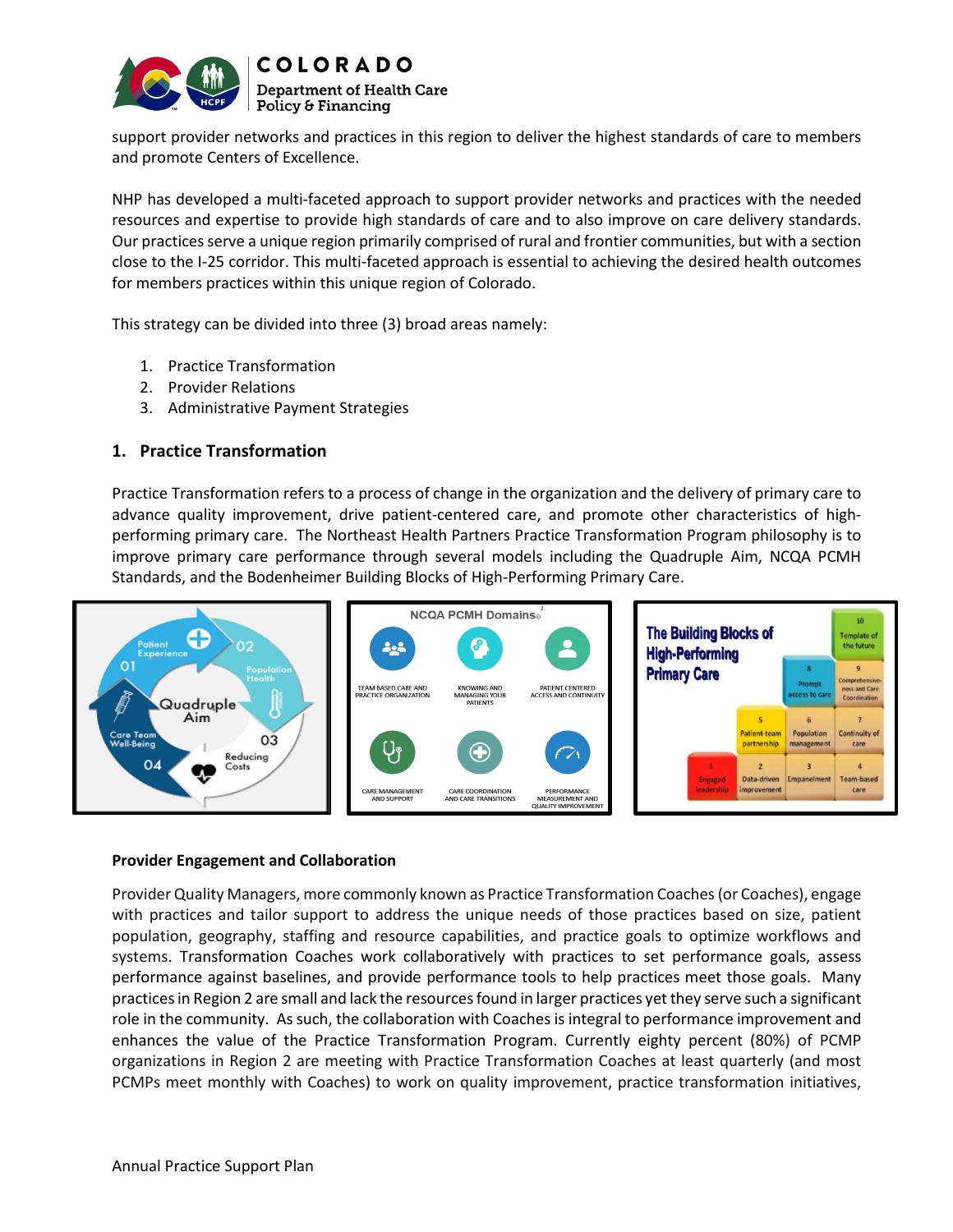

and to provide information on funding opportunities and other available resources in the region. PCMPs see the coaches as a primary point of contact and appreciate the consistency in working with a coach.

In addition to customized coaching, NHP facilitates Learning Collaboratives with regional PCMPs. These collaboratives are an opportunity to bring practices together, establish dialogue around topics, and provide a social forum where lessons-learned and best practices are shared.

Quarterly Learning Collaboratives in the past year have focused on the following areas:

- Engaging PCMP leadership in Practice Transformation efforts
- Driving change using Practice Transformation tools, such as a PDSA (Plan, Do, Study, Act) Project
- Collaboration between practices to share lessons learned from the transformation process with peers

Moving forward, NHP will continue building on the foundation of Quality Improvement (QI) that was laid last year by focusing on the next stage of the Bodenheimer Building Blocks: Data-driven Quality Improvement and Team-Based Care. Potential topics and focus areas include:

- Establishing a culture of quality improvement within practices. This will be accomplished through incentives and recognition to staff for achievements in QI work.
- Building and/or reinforcing a QI structure by encouraging every practice to have an active QI team that is working to improve the quality of care provided in clinics.
- Encouraging teams to regularly survey members and continue working on improving members' experience standards.
- Evaluating the PCMP's capacity to provide a team-based approach to care.

Practice Readiness Assessments are completed annually to determine areas for improvement and to evaluate progress year over year. A noteworthy finding from the Practice Readiness Assessments was PCMPs were interested in working closely with care coordination entities. Coaches began inviting care coordinators to participate in monthly meetings to bridge this relationship. NHP aims to improve and standardize two-way communication between care coordinators and PCMPs.

Practice Transformation Coaches have been highly successful in developing and building relationships with PCMPs and helping them implement best practices of high-performing primary care. The Practice Transformation team will customize a similar Transformation approach to pilot with Behavioral Health providers over the course of the year and will evaluate which best practices and building blocks cross-over or can be customized to the Behavioral Health clinic environment. This approach will be offered to providers who are interested in undertaking the initiative.

## **Driving Performance and Impact**

NHP established a Practice Transformation Incentive Program for PCMPs based on the completion of Practice Transformation milestones. Last year, NHP built milestones based on the first two Bodenheimer Building Blocks of Engaging Leaders and Data-Driven Quality Improvement. These initial blocks were central components of supporting and developing a culture of quality within the practices unique to the region. The milestones in Phase I included:

- Completion of a Transformation Readiness Assessment
- Completion of a QI Plan
- Completion of a PDSA (QI) project
- Participation with the Learning Collaboratives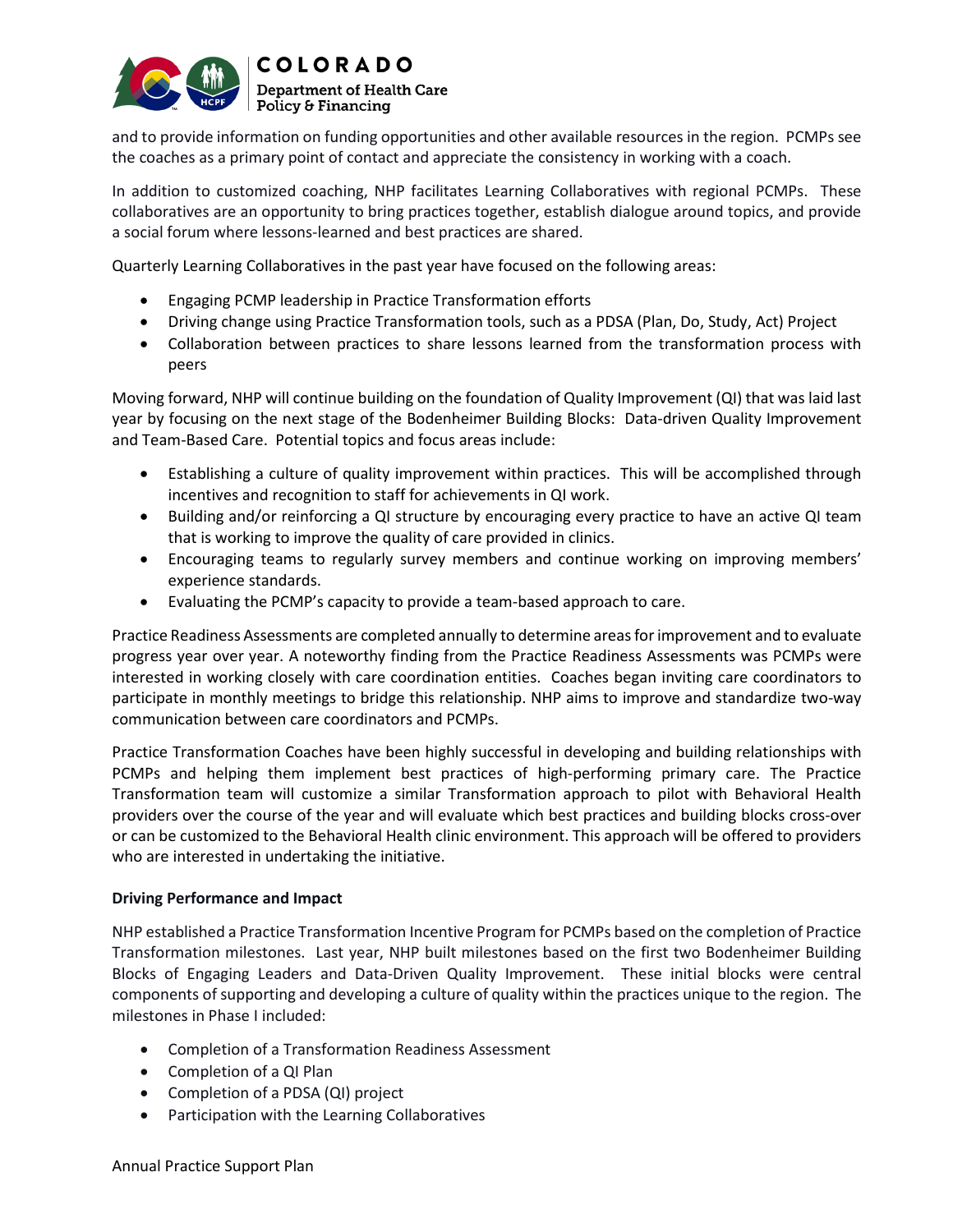

One example of how the incentive program helped drive improvement was with the Family Physicians of Greeley practice. Through their PDSA work to meet one of their milestones, they began offering incentives to members with poorly controlled diabetes to participate in diabetic education. Members who participated in the diabetic education demonstrated a twelve percent (12%) increase in knowledge and gained a fifty percent (50%) increase in their confidence for diabetic management. The gift card incentives proved to be an effective strategy to encourage patients to participate in an effective program resulting in improved selfmanagement of their diagnosis.

The Practice Transformation Incentive program was so well received, with 72% of PCMPs voluntarily participating, that it will continue as a milestone incentive program for the 2021-2022 Fiscal Year. Milestones will be developed to strengthen the previous year's work on Bodenheimer's Data-Driven Quality Improvement Building Blocks, and expand to the Team-Based Care Building block where QI processes become more organizationally supported. The Phase II milestones for the next year will include:

- Implementation of a process to recognize and reward clinic level quality improvement initiatives
- Development of a QI team that represents the whole clinic and meets monthly
- Implementation of a member experience survey and use of data to improve the member's experience
- Development of processes for providing performance feedback to practitioners
- In-Depth assessment of clinic teamwork and team experience

## **Alternative Payment Models (APM) Support for Practices**

Practice Transformation (PT) coaches help practices and providers participating in the APM program by discussing individual APM performance data and connecting practices to CORHIO coaches for additional support in better understanding and utilizing APM performance data. PT coaches will continue to meet monthly with practices to discuss APM progress, and practices can request additional support, as needed.

Practices have demonstrated encouraging results from last year or instance, Eighty-eight percent (88%) of APM PCMPs successfully achieved 200 or more points in the APM program in 2020. NHP will continue to support practices by continuing existing collaborations with practices and providing additional training and necessary resources to providers to ensure success.

## **2. Provider Relations**

The provider relations component of the practice support strategy will focus on ensuring that providers and practices have the information and administrative support needed to both perform efficiently and provide high standards of care to members. NHP will continue providing this support to providers and practices under the following areas:

- Provider Trainings
- Provider Networking and Learning Events
- Administrative, Data and Technology support

## **Provider Trainings**

NHP offers provider trainings which occur at various frequencies (monthly, quarterly etc.) through a variety of avenues, most commonly, through practice transformation efforts. Individualized one-on-one trainings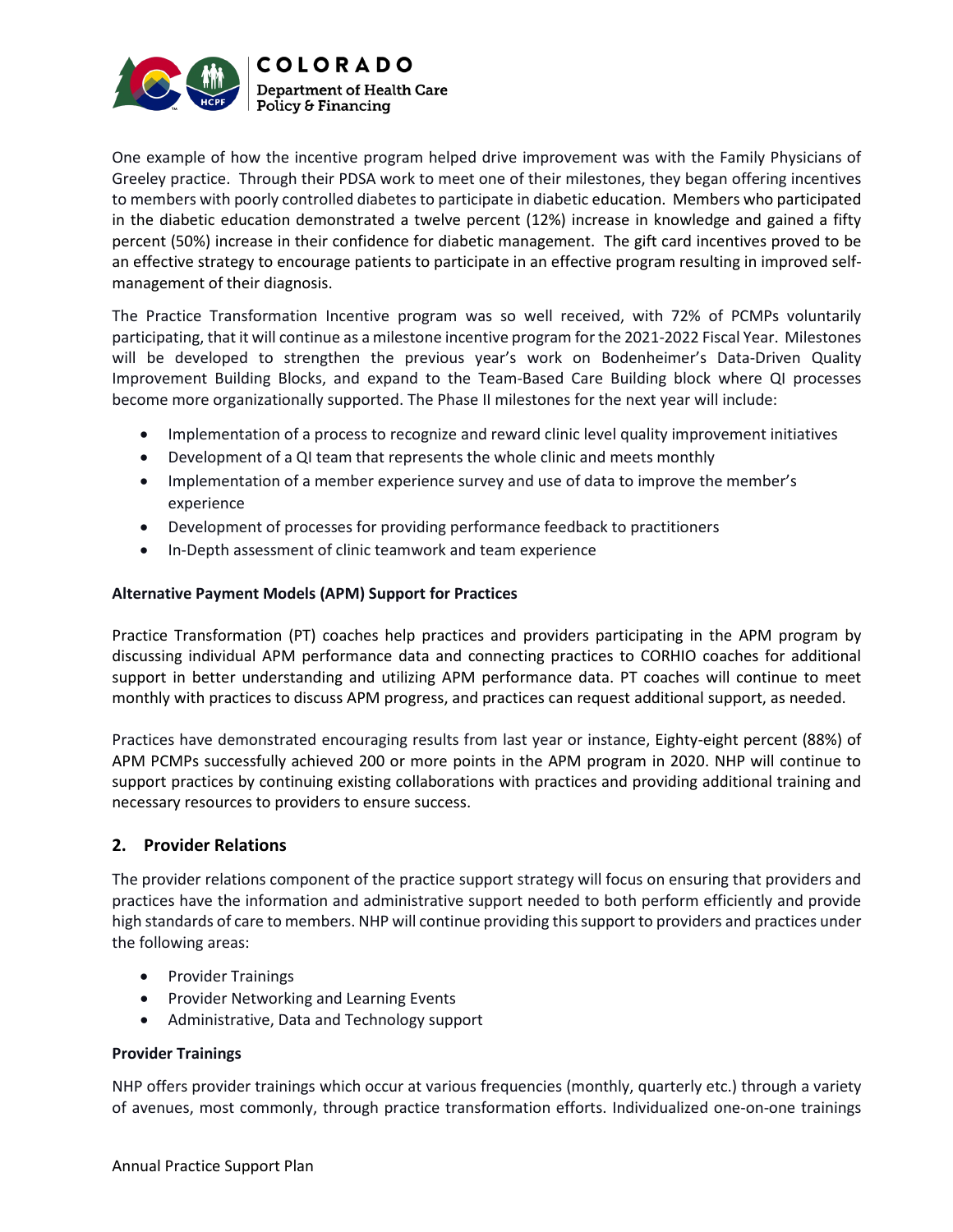

are also offered based on individual needs of any providers or practices that may need support with specific issues.

### **Provider Networking and Learning Events**

Provider networking and learning events are organized for providers in the region to network and share experiences and knowledge with peers. These events are conducted in various formats and varying frequencies and include:

- RAE Roundtable Webinars: This event is organized on a quarterly basis to provide a learning opportunity for providers, who may participate from anywhere, via webinar, as requested by medical personnel. RAE roundtable topics are determined based on contractually required training content (e.g., EPSDT benefit, Medicaid benefits, Trauma informed care etc.), feedback/responses from provider surveys/polls at the end of provider events, and other programs that may become available in our communities. Topics are selected based on provider needs and reviewed with stakeholders and NHP leadership.
- Health Neighborhood Forum: The Health Neighborhood Forum is conducted on a quarterly basis. This event brings together various providers in the region, both clinical (physical and behavioral health) and non-clinical (social needs providers and community partners), to discuss and understand specific/regional issues. Topics for Health Neighborhood Forums are selected based on current issues and based on community needs. Topics are reviewed with stakeholders and NHP leadership.
- Learning Collaboratives: These quarterly events are designed to be a collaborative forum for providers to discuss experience, including challenges and successes in multiple fields. Providers are often encouraged and incentivized (through the practice transformation incentive) to participate in these meetings. These learning collaboratives afford providers the opportunity to learn and adopt new processes leading to better results based on the experience of other providers. NHP received positive feedback regarding these learning events. Most of the practices and providers reported that these learning events were invaluable because they afford the opportunity to share experiences among themselves, develop new ideas and strategies, and learn about best practices from peers.

Based on feedback from practices and providers, NHP will continue to offer these events to providers.

### **Administrative, Data and Technology Support**

NHP has developed an integrated plan to address the administrative, data and technology challenges that practices and providers experience. The goal of the plan is to ensure practices and providers receive the support needed to perform effectively. Focus areas of these plans are described below for Administrative Support, Data Support, and Technology Support.

Administrative Support: NHP has identified two (2) specific administrative goals to focus on during the course of this fiscal year. These will enhance the quality of support that providers receive and also provide a basis for monitoring performance in this area.

The two (2) main goals for administrative support are:

**1.** To resolve provider inquiries for assistance within two (2) business days. The average turn-around time for resolving provider inquiries during the last fiscal year was three (3) business days, but NHP would like to reduce the turn-around time to become more responsive to provider needs. Provider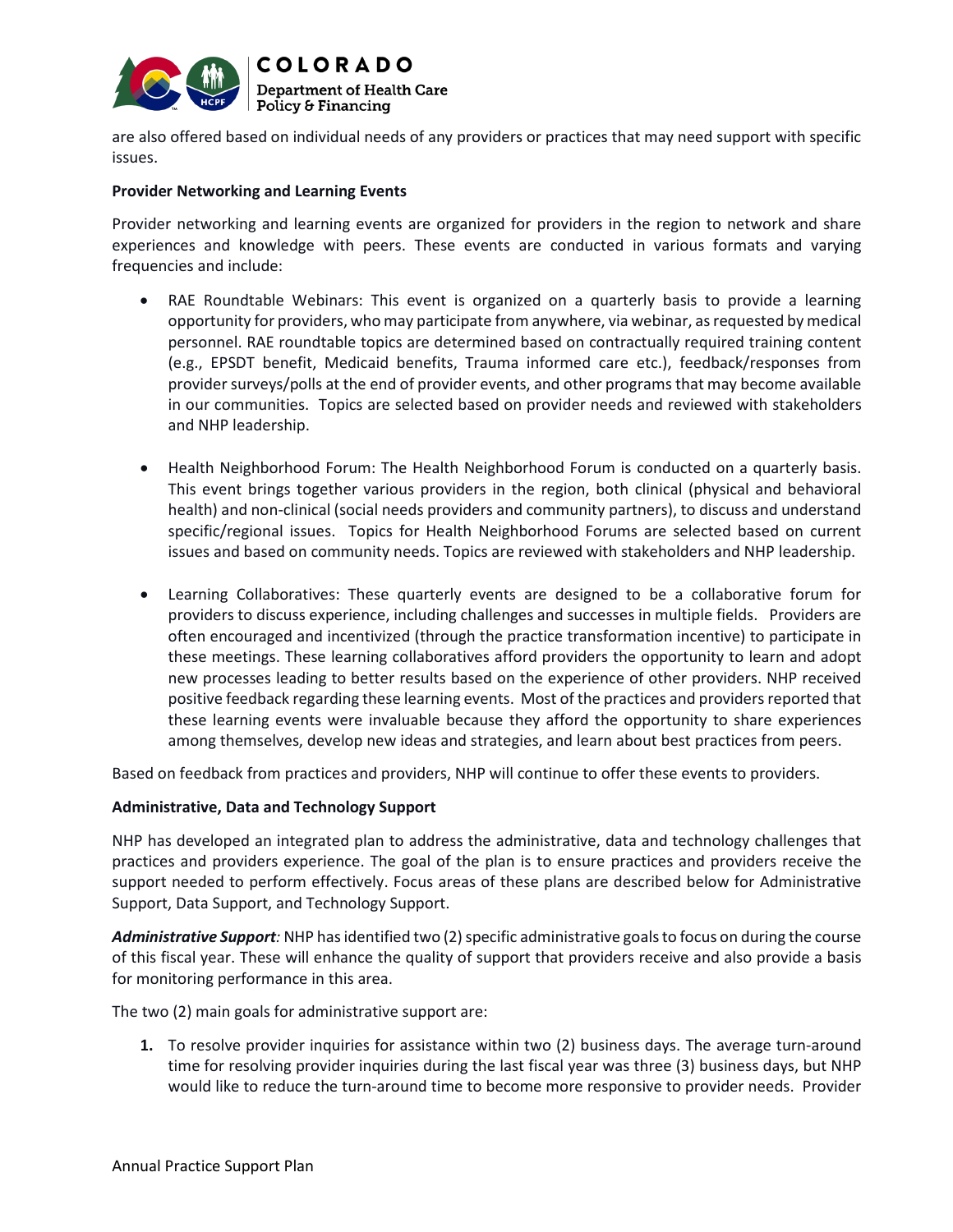

inquiries will be entered in an internal data system and resolution rates will be reviewed on a monthly basis using the department dashboard metrics generated from the internal data system.

**2.** To increase provider read rates of communication sent to them by five percent (5%). The current provider read rate is twenty two percent (22%). Some of the strategies that will be taken to improve read rates include, tailoring newsletters to provider and member needs, and updating provider contact information to ensure provider information is accurate and up to date. This will help to better understand the engagement with providers.

*Data Support:* NHP is developing a key Performance Indicator (KPI) dashboard to build on the standard KPI reports to enhance existing practice performance reports that support improvement initiatives within practices. This is outside of data or information that is provided in the Data and Analytics Portal (DAP). This will help providers and practices easily identify information that is most important to performance and practice transformation efforts. A KPI dashboard will also be very useful in helping providers and practices to leverage a more dynamic visual management strategy to identify best practices and areas of opportunity across the region.

In addition to the KPI dashboard, NHP will be launching a supplementary performance tracker in collaboration with Inovalon, a leading provider of data driven, cloud-based platforms. The Inovalon portal will enable practices to assess performance on other measures (such as HEDIS) and with the ability to focus on specific groups of members with shared characteristics enabling practices to apply a Population Health lensto performance and member needs. This will enable practices to see performance beyond standard KPIs to better address the needs of members that are unique to the individual practice.

*Technology Support:* NHP will also continue to provide access for providers and practices to a self-service application on the NHP website. Providers and practices can use this portal to access resources such as policy documents, manuals, etc. The link in the NHP's website for Provider Online Services is: [https://www.northeasthealthpartners.org/providers/.](https://www.northeasthealthpartners.org/providers/)

The advent of COVID-19 required significant shifts in care delivery, driving telemedicine to the prominent modality to visually interact and see patients. Although state mandates have been lifted and vaccination rates have increased, many members and providers still prefer telemedicine services over in-person clinical visits. As a result, providers are requesting a continuation of telemedicine services. Conversations with providers are ongoing to better understand how to continue the use of telehealth services, such as afterhours services.

## **3. Administrative Payment Strategies**

NHP is enhancing its current PCMP strategy for Fiscal Year 2022 to focus financial incentives with those practices offering services above and beyond baseline primary care services for active/utilizing attributed members.

NHP operates a delegated community-based care coordination model in the region, utilizing North Colorado Health Alliance (NCHA) as its primary care coordination entity. NCHA has been providing this level of care since 2003 and focuses on providing community-based engagement where the member is. Delegated care coordination services are co-located within the region's three (3) Federally Qualified Health Centers (FQHCs) and one (1) independent PCMP practice. Care coordinators offer services in collaboration with the PCMPs